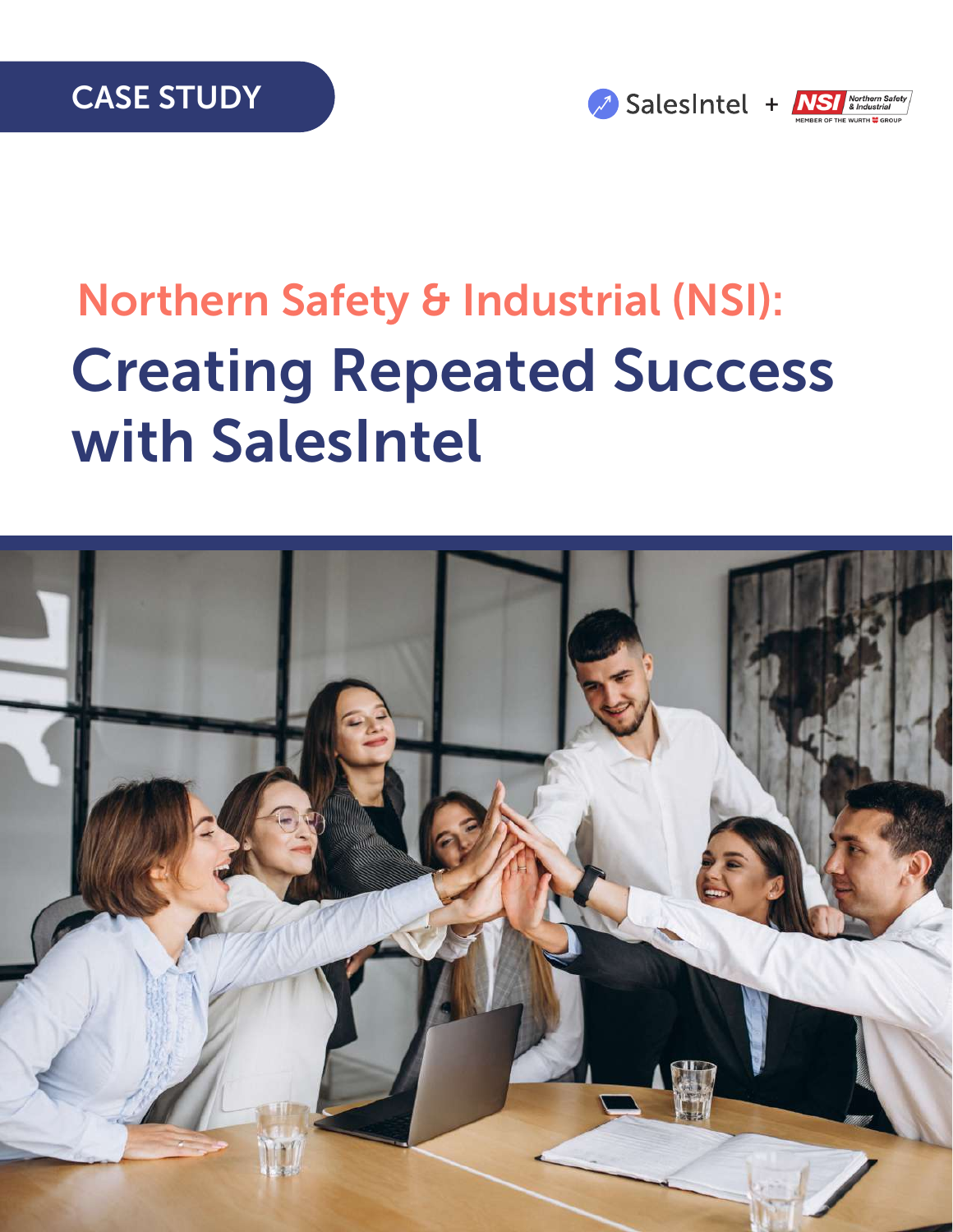## The Client

*"I have 100% certainty we wouldn't hit our goals without SalesIntel"*

**Jeff Patridge** Central Region Sales Manager at Northern Safety & Industrial (NSI)

#### INTRODUCING



Northern Safety & Industrial (NSI) is an industrial distributor. The company got its start focusing only on safety equipment such as gloves, glasses, hard hats, and general Personal Protective Equipment (PPE). Over the past 40 years, they have expanded to selling all industrial products to a multitude of different industries. They sell everything from safety glasses and gloves to everyday items like adhesives, abrasives, tools, tapes, and other general industrial items. Recently, a huge company focus has been on Covid tests and masks.

We sat down to talk with Jeff Patridge, Central Region Sales Manager at Northern Safety & Industrial. His team "is tasked with finding new clients and growing business, and pushing what our core businesses and solutions and products are across the central region of the United States."

Patridge is also responsible for training all new employees from a sales perspective on SalesIntel and other prospecting platforms used by the company.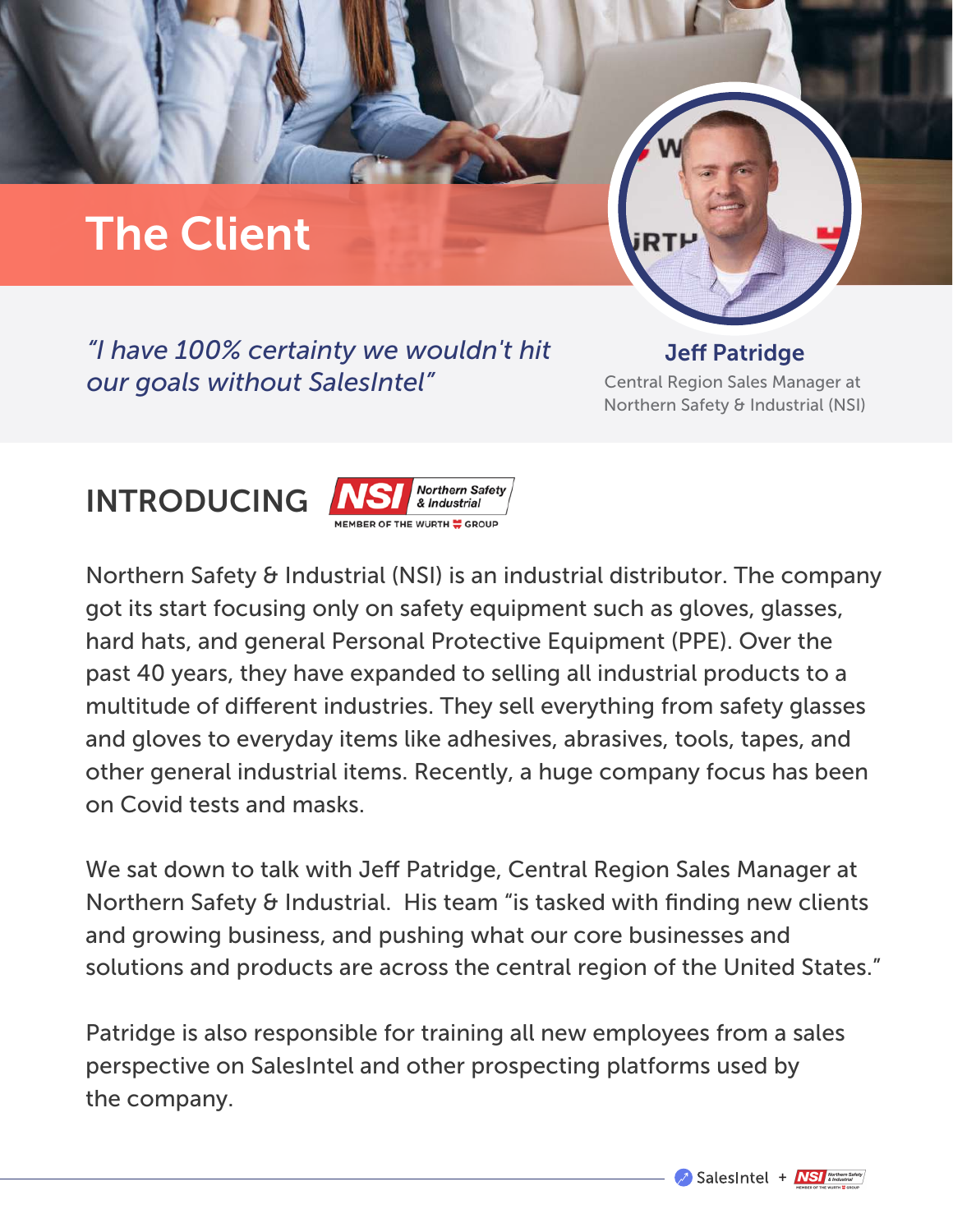#### Shifting Targets During Covid with SalesIntel

The Covid pandemic caused a major shift in the clients Patridge could sell to. Usual customers were slowing their operations due to unprecedented restrictions, and healthcare companies had their supply chain broken overnight.

*Pre-COVID, we didn't sell to hospitals or nursing homes or*  dentist offices," Patridge said. "SalesIntel helped us navigate *the complex organizational chart of a hospital. Just imagine trying to make a cold call to a hospital right now. Where would you even begin?" "*

The immediate benefits of SalesIntel were also clear compared to competitors. SalesIntel helped Patridge try exploring contacts in any industry instead of their standards without any extra charges. Experimenting with healthcare clients wouldn't have been possible without the ease provided by SalesIntel.

SalesIntel + NSI & Morthern Safety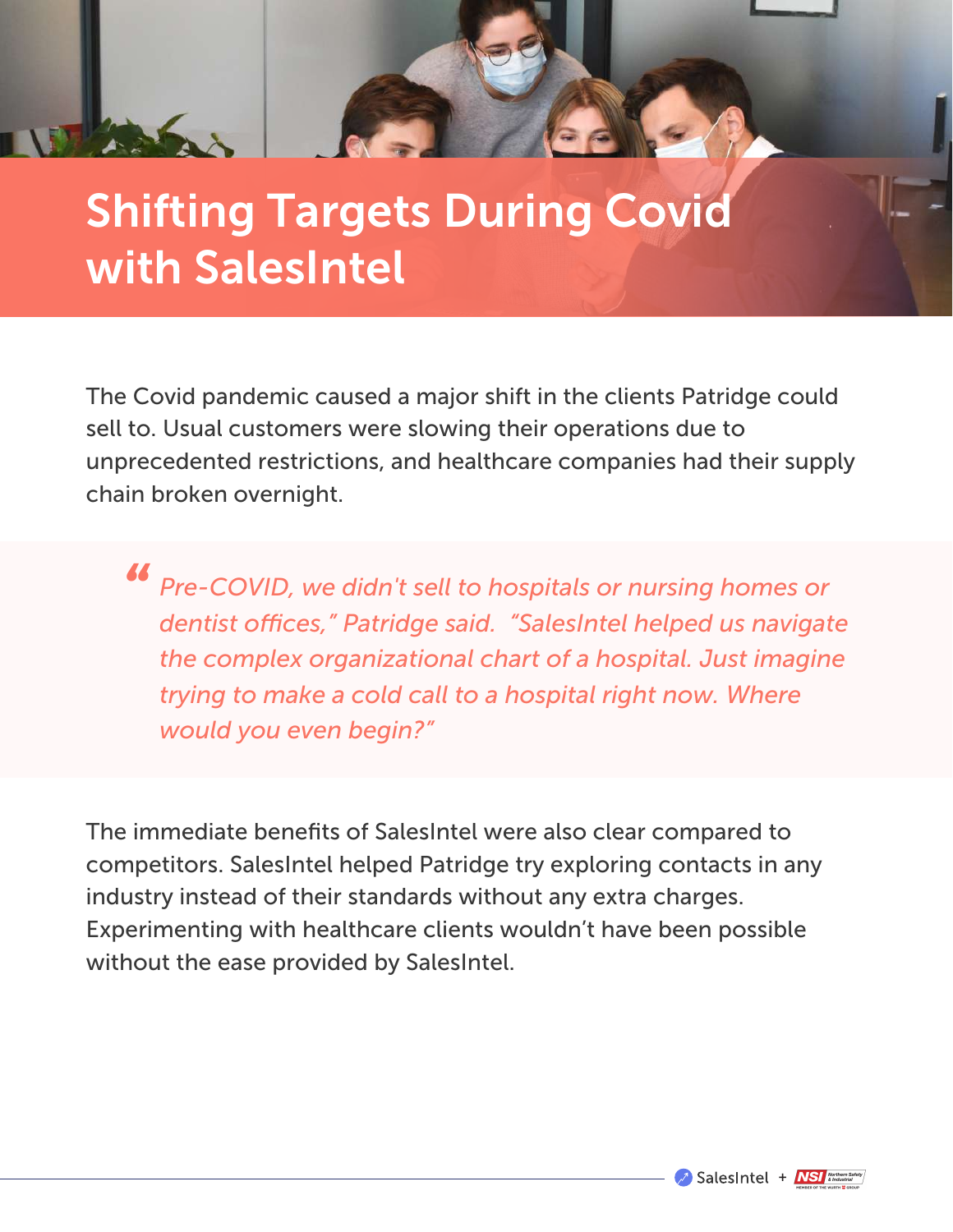#### Shifting Targets During Covid with SalesIntel

*People talk about ZoomInfo, your competitor. It's not a competition to me. It's just not. It's too different. This information is faster, more accurate, more reliable. It's incredible. I don't know why you wouldn't use it if you had access to it. Anyone I show this to that has experience with your competition takes about 5 minutes to see how much better SalesIntel is." "*

....................................................................

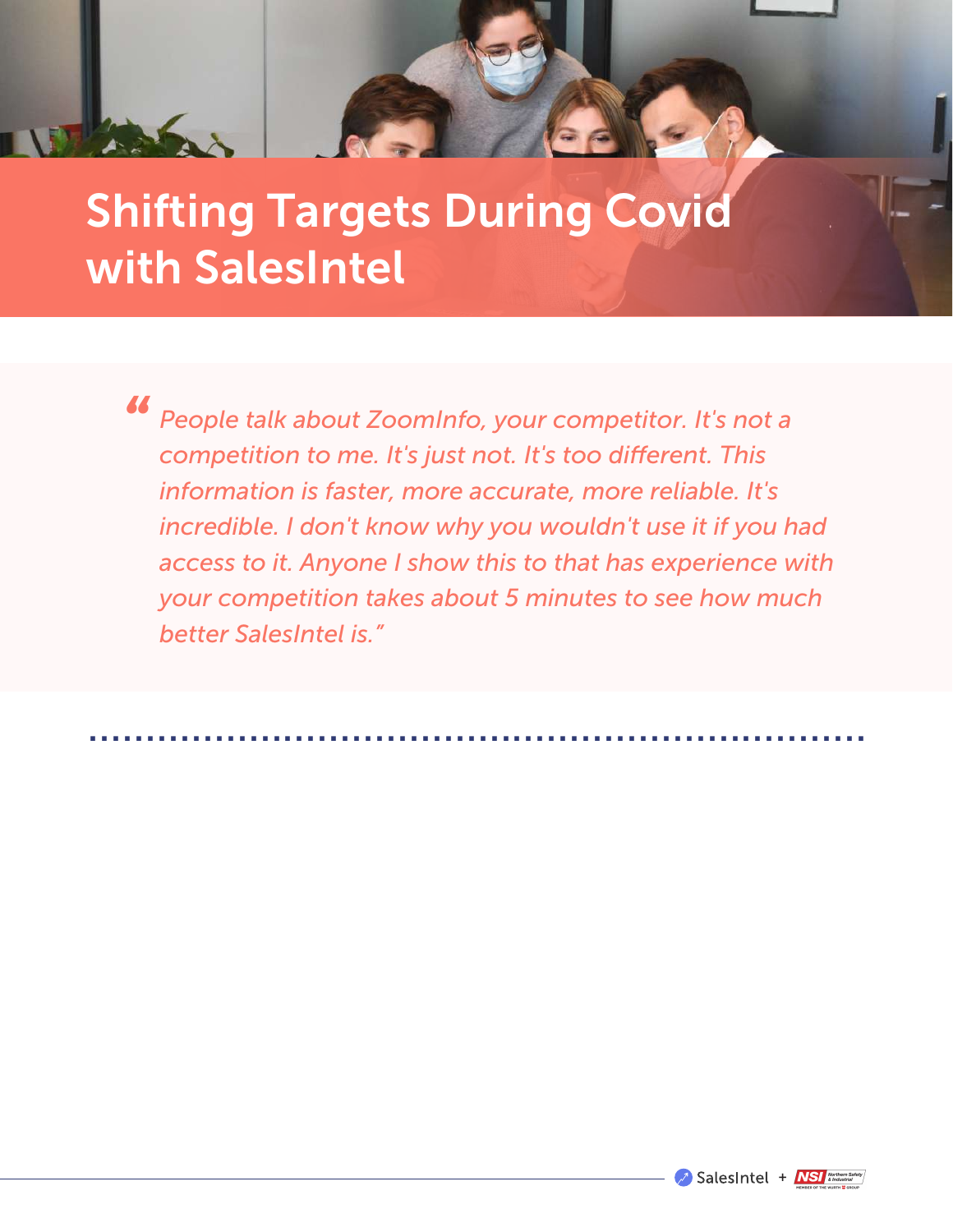#### Easy to Learn and Easy to Teach

NSI's Sales Operation Division purchased SalesIntel and then rolled the technology out to the salespeople internally.

*The second we learned what it was and we had our aha*<br>*moment, it was like, 'Yes, we're going to use this every moment, it was like, 'Yes, we're going to use this every single day."*

The intuitive and straightforward nature of the app made it quick to pick up and can easily be taught to new employees.

*I feel like [SalesIntel] is easy enough, you could figure it out in about 15 minutes, the basics, the A and B. I think it's remarkable. I could teach it to anybody in about 15 minutes. It's not intimidating." "*

....................................................................

SalesIntel + NSI References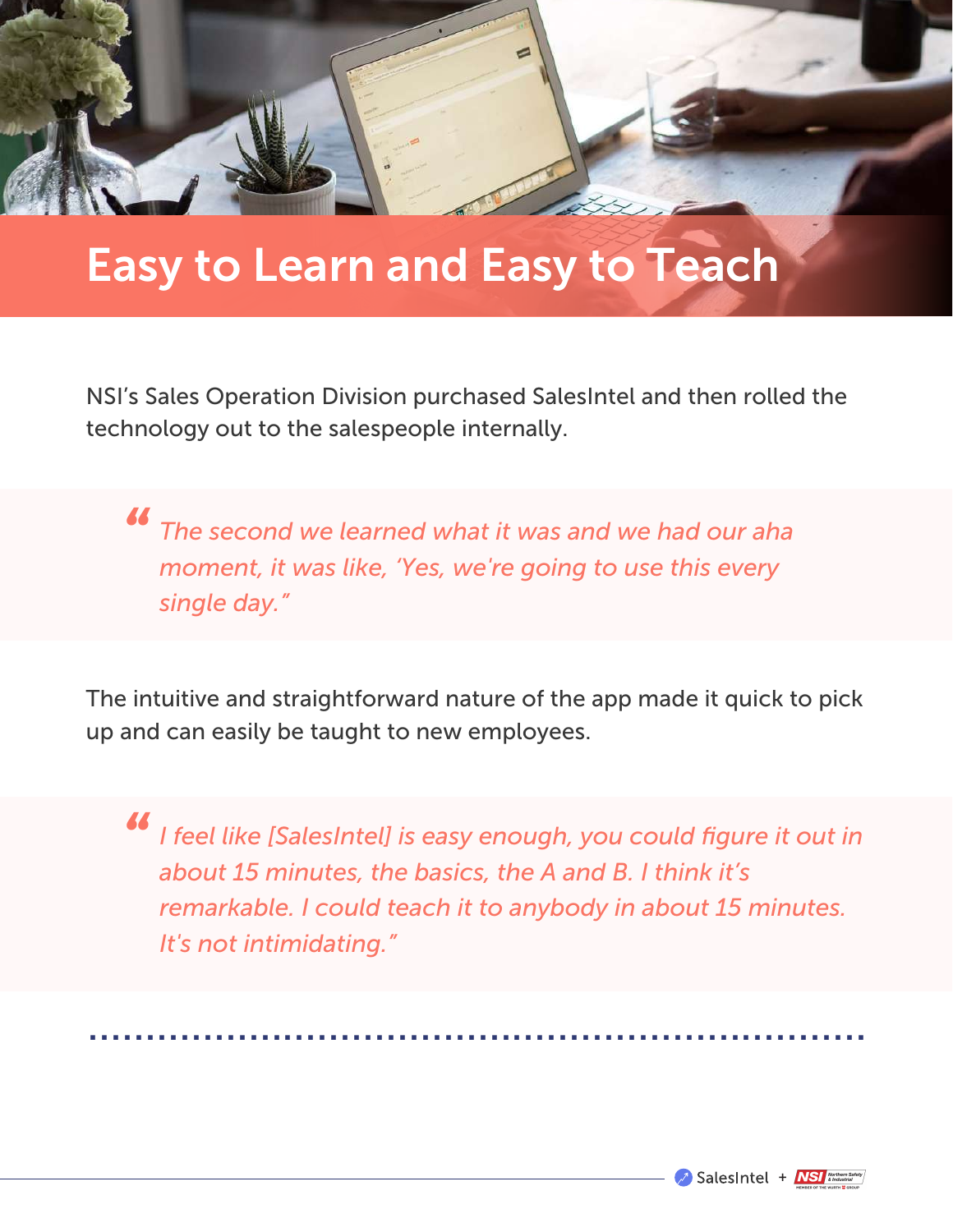

SalesIntel immediately made itself useful to Patridge's team.

*We were looking for people that were buying masks,*  sanitizers, all that stuff during the height of COVID. We found, *a company called a Symphony Network. We ran our search,*  found the contact and we emailed him right off of SalesIntel," *Patridge said. "*

"That contact bought some stuff and gave us five referrals all *in the healthcare field. All five of those referrals have been \$100,000 or more clients. That is 100% traceable to SalesIntel. In fact across our region to date, I can attribute well over \$1,000,000 in sales to using SalesIntel to find prospects and contact info we never would have found on our own."*

SalesIntel also provides RevDriver, a tool to access SalesIntel contact data while on social media, LinkedIn, or company websites. Both tools continue to help get meetings quickly and efficiently.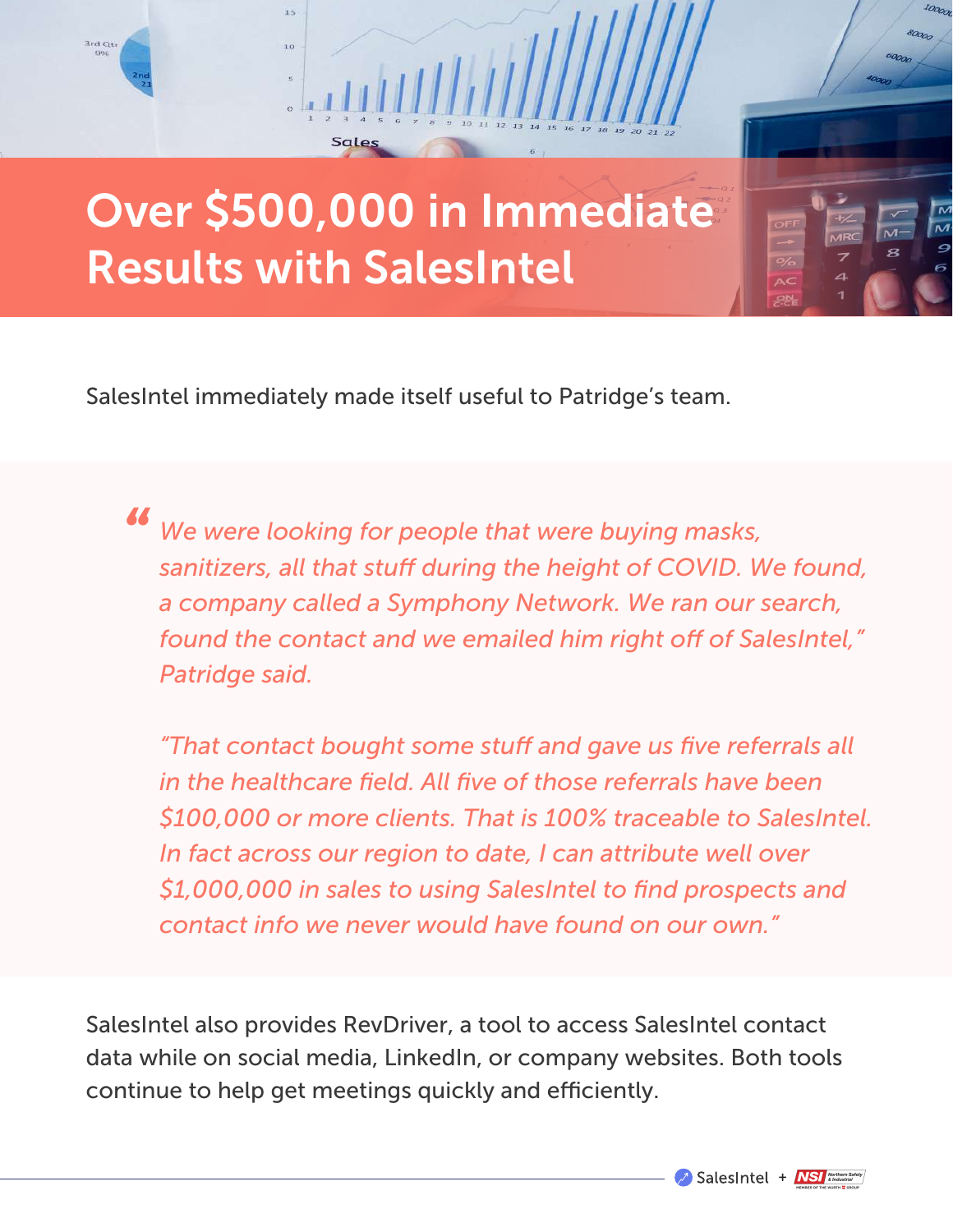## Over \$500,000 in Immediate Results with SalesIntel

Sale

 $10$ 

3rd Qt

*Last week, a construction company in Chicago had made a LinkedIn post. One of my guys in Chicago followed it and he saw the person who had just become the safety manager of this company. He looked up the guy's information on RevDriver. He just went to the company's website, pulled down RevDriver, saw a safety manager, got his cell phone number, called him, and scheduled a meeting this week." "*

Patridge couldn't imagine the time it would take to use antiquated sales methods, walk into an office building, and find a decision-maker. But he can look up any company on RevDriver or SalesIntel, find a decisionmaker, and call them in "less than two minutes."

....................................................................



 $O<sub>21</sub>$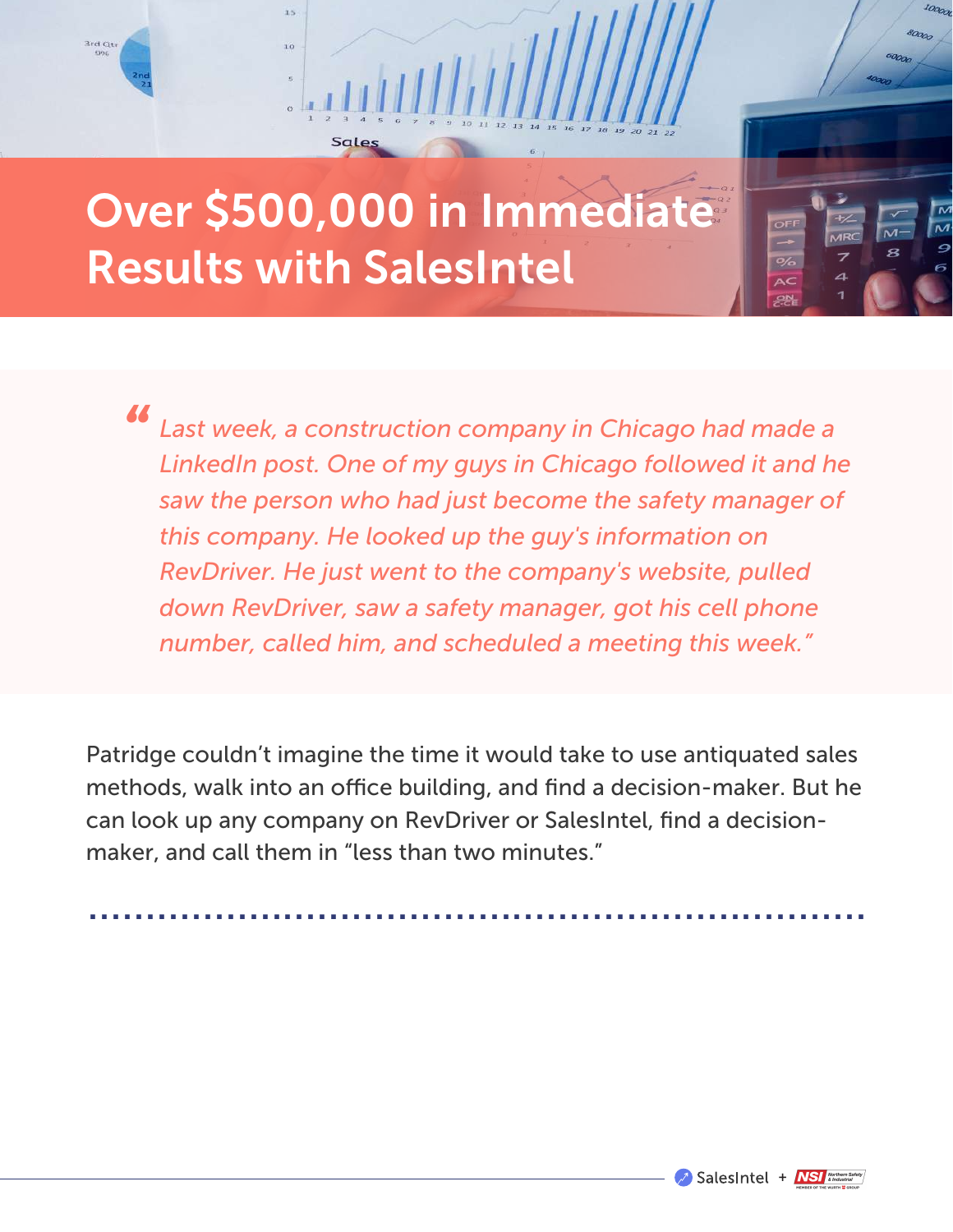#### Finding Clients with Intent Data

Patridge and his team also use Buyer Intent data provided SalesIntel. Users can pick from 9,000 Intent topics which are actively monitored to learn what prospects are interested in before users reach out to them.

*I use Intent data for anyone looking for respirators," Patridge said. "We've been in a pandemic for two years, so what we do is we run the respirator intent search. We found out that a university was 90% surging on respirators. We called the safety department said, 'Hey, do you use respirators?' They replied, 'Oh my gosh, I was just searching that." "*

Patridge later closed a deal for respirators at the university. He wouldn't have known about this opportunity without SalesIntel's intent data.

....................................................................

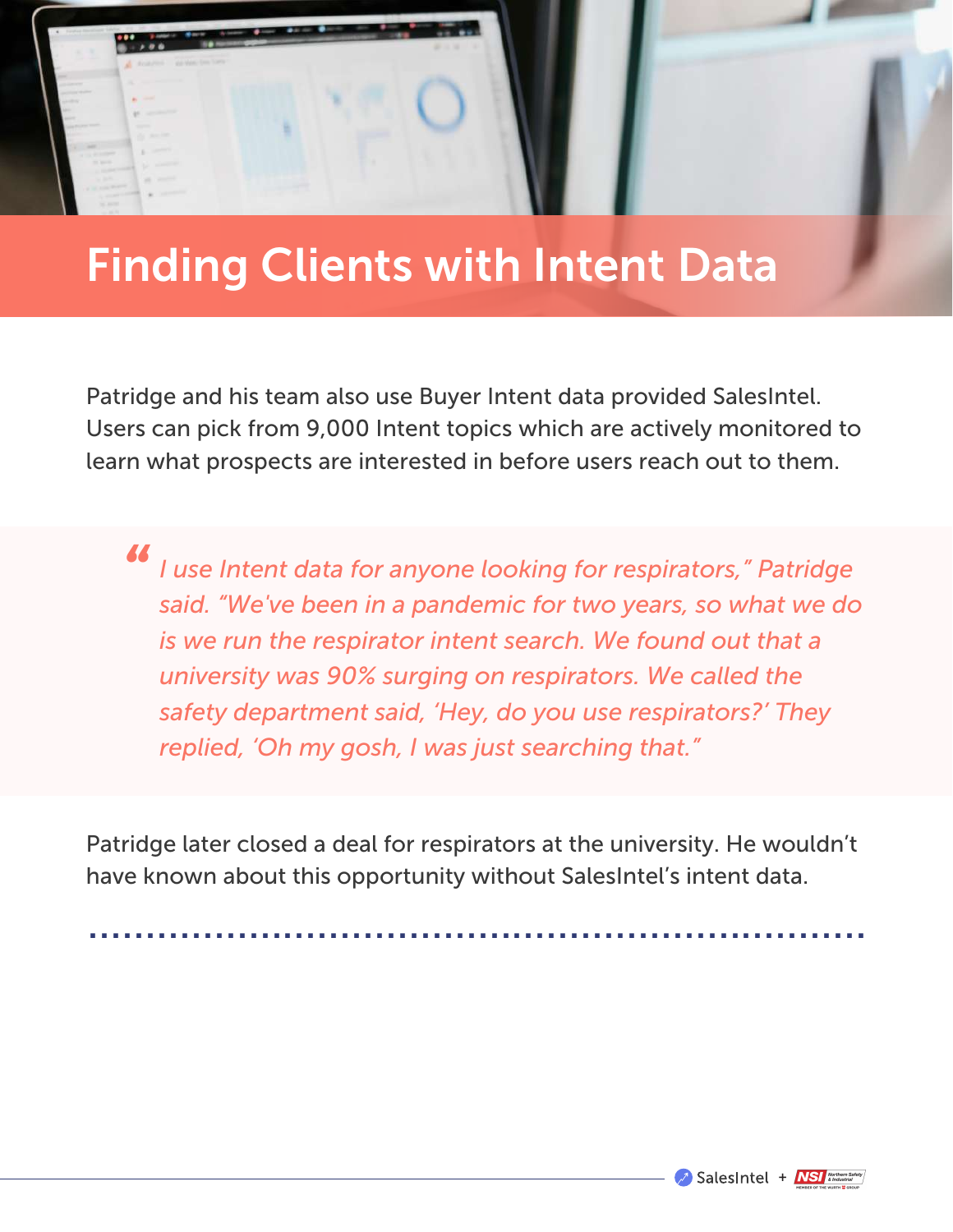

#### Essential SalesIntel Adoption and Growth

SalesIntel has helped Patridge's team always hit their sales goals since they started using the tool and is a key part of training for new hires. There has been a clear delta between sales reps who actively use SalesIntel and those who don't.

*Our most successful salespeople across the company are ones using SalesIntel. 100% of the data supports it." "*

When new employees begin at NSI, they're immediately impressed with the tool and, even without ever having access to a similar one, can start using it right away.

*[Sales Rep A] is brand new. Last month, he ran 2,108 searches and spent 401 minutes in the app. That's an incredible amount of time. That tells me that someone that's been in the industry, but never had access to SalesIntel thinks it's as great as I do. Because, he can quickly search for whatever it is he's looking for, and it's been invaluable for our company during COVID." "*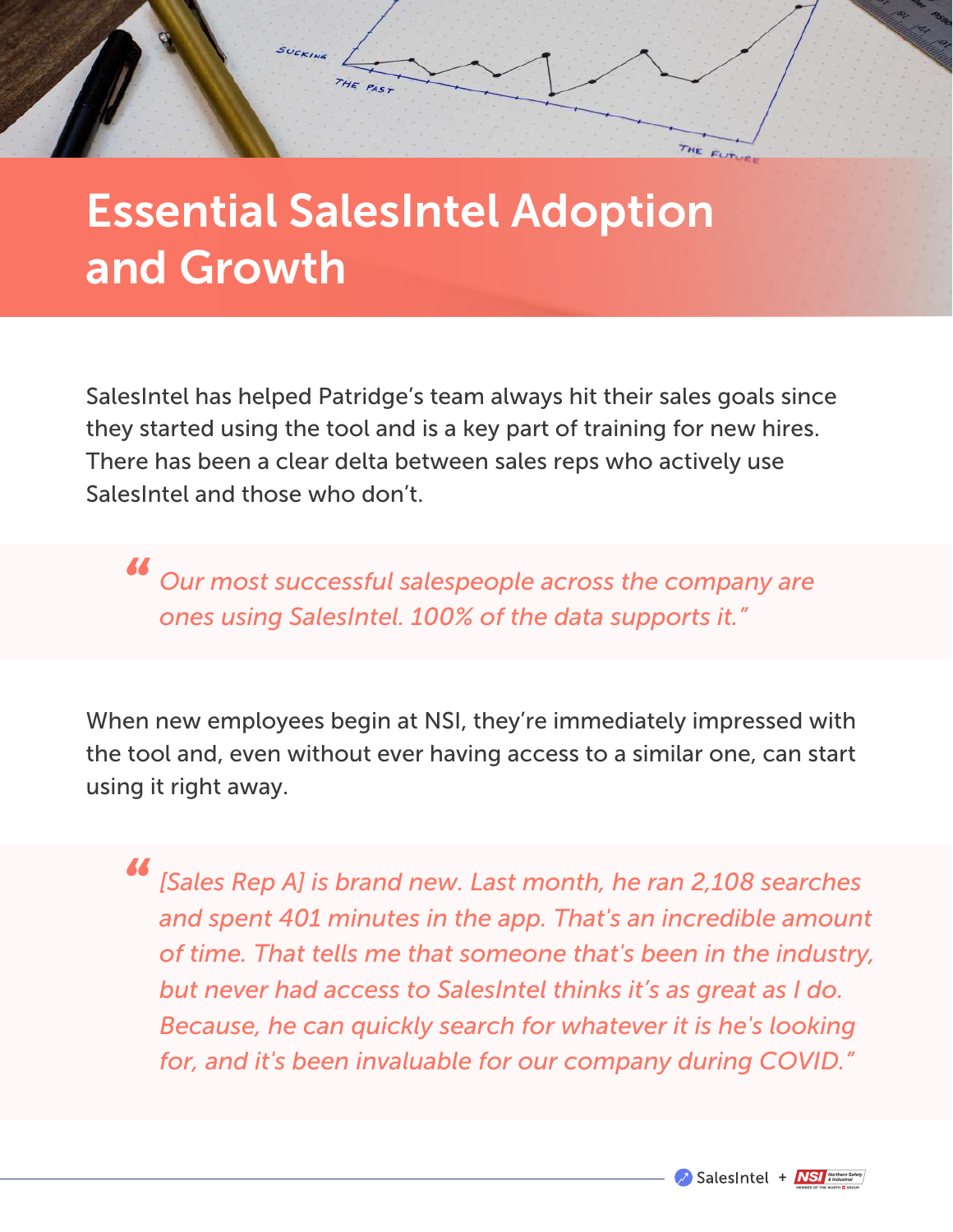

#### Essential SalesIntel Adoption and Growth

Patridge struggled to imagine how the past two years would have gone without SalesIntel.

*I have 100% certainty we wouldn't hit our goals without SalesIntel because we are in a depressed industry. And, what I mean by depressed industry is for two years businesses have been shut down and people haven't been able to work. To be flexible in our organization and shift our demographic of who we've been able to chase, we needed something that was going to give us access to contacts that we never chased before. SalesIntel has done that for us." "*

....................................................................

SalesIntel + NSI & Industrial